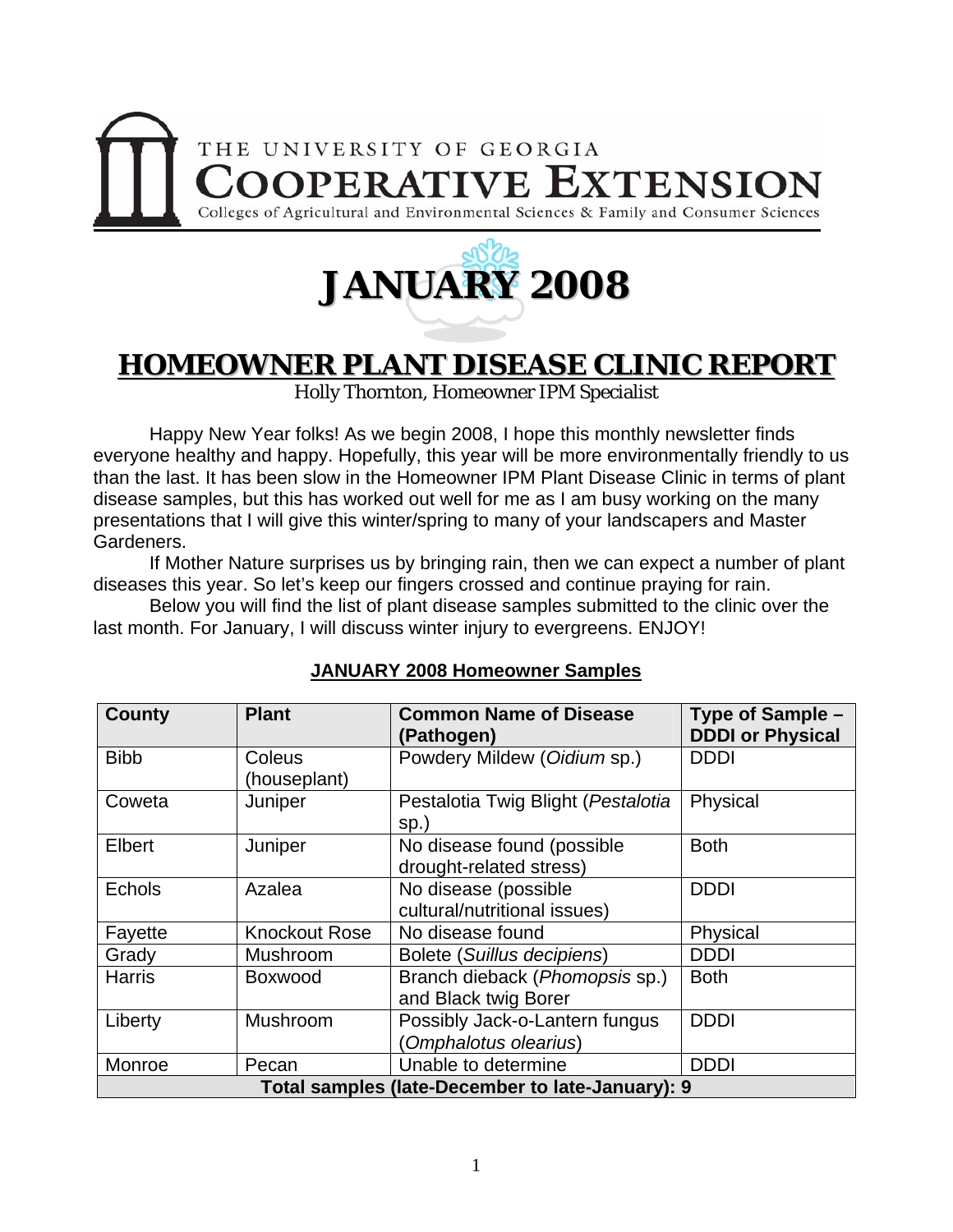## **Winter Injury to Evergreens**

Winter injury will most likely be a common diagnosis in the upcoming months for samples arriving at the Plant Disease Clinic in Athens. Although winter injury does not occur as regularly in Georgia as in colder parts of the country, we do see a fair amount of cold damage to plants, especially young, succulent tissues or newly transplanted plants. Both narrow- and broad-leafed evergreens, such as pines, junipers, Leyland cypress, arborvitae, azaleas, rhododendrons, hollies, boxwoods, nandinas, and photinias, are also subject to winter injury and desiccation. Winter burn occurs when there is low soil moisture, freezing temperatures, and/or strong blowing winds. Because evergreens retain foliage throughout the winter, they are continually transpiring water, although to a lesser extent than in warmer weather. If there is low soil moisture or temperatures below freezing along with heavy winds, the roots cannot readily replace the water that is lost through transpiration. This, in turn, causes winter burn with symptoms expressed as browned or bleached foliage and new blooms (see below). This can sometimes be confused with plant disease symptoms and therefore proper diagnosis is important for implementation of management strategies.

Winter injury is expressed as browned foliage as shown below on the two evergreens.

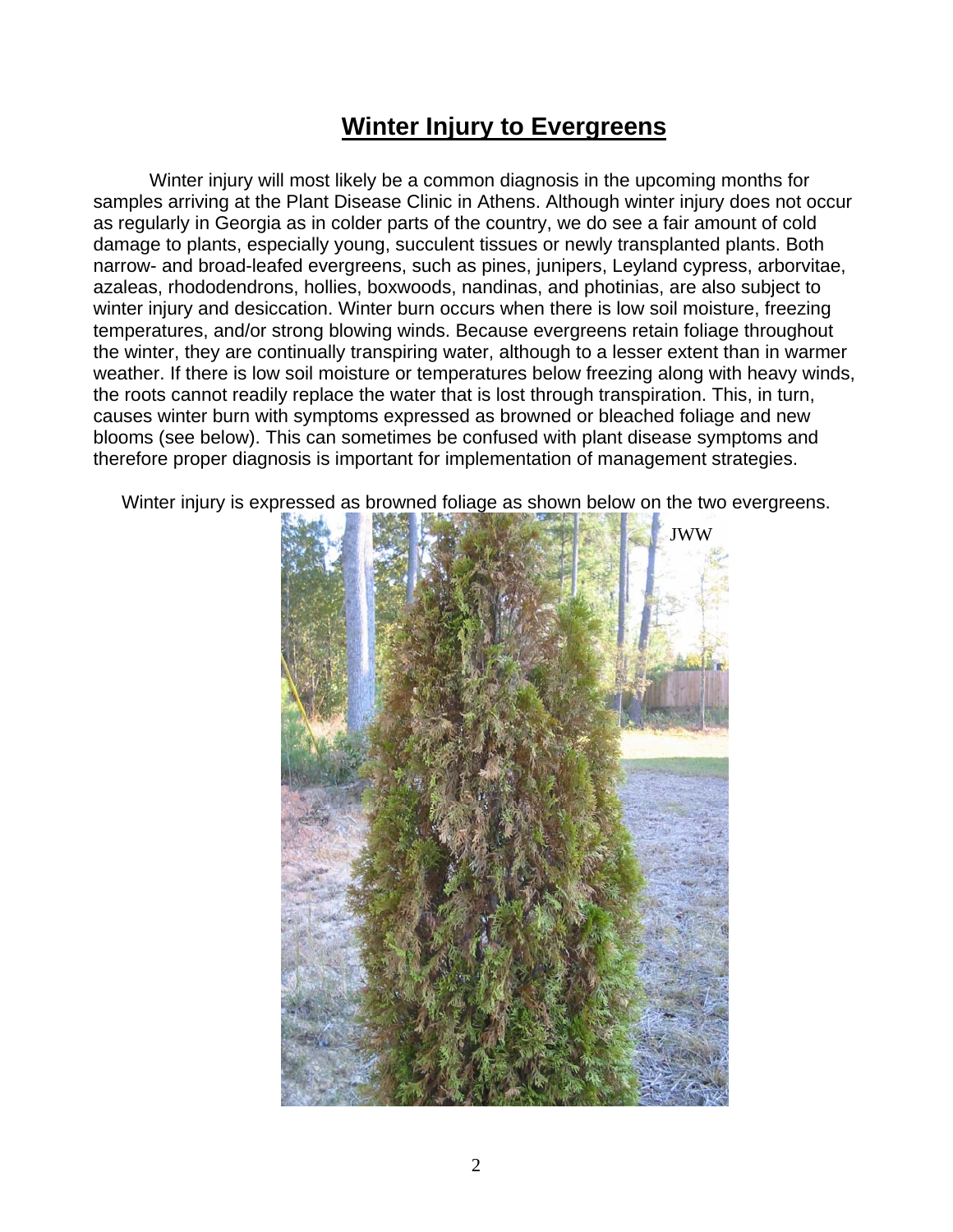

Winter injury can also damage flower blooms as shown on the Azalea below. If an entire plant is affected (all the blooms), then the damage is likely due to environmental causes or an 'event' rather than plant disease organisms.

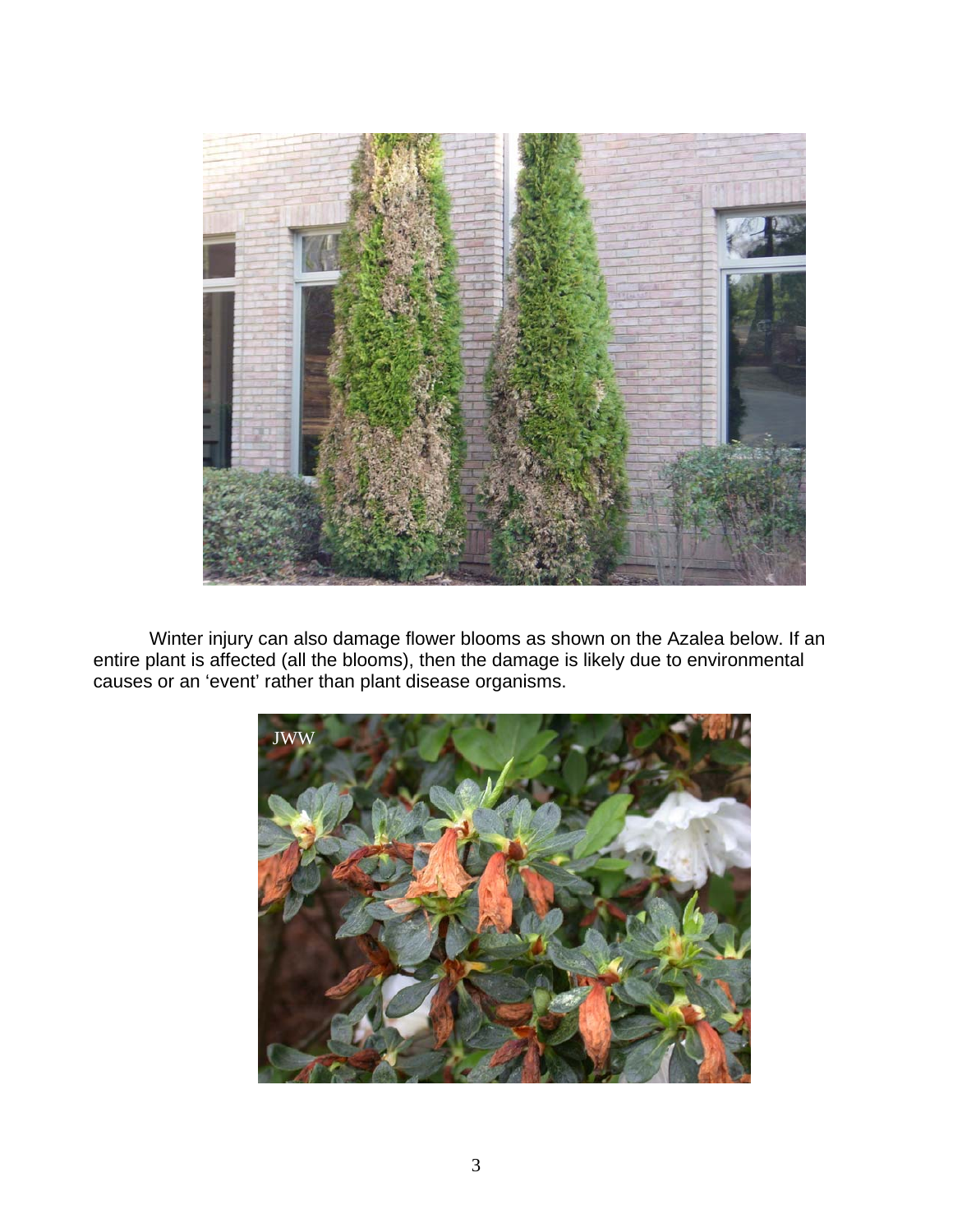

The new foliage on this oak tree was damaged by a late spring freeze.